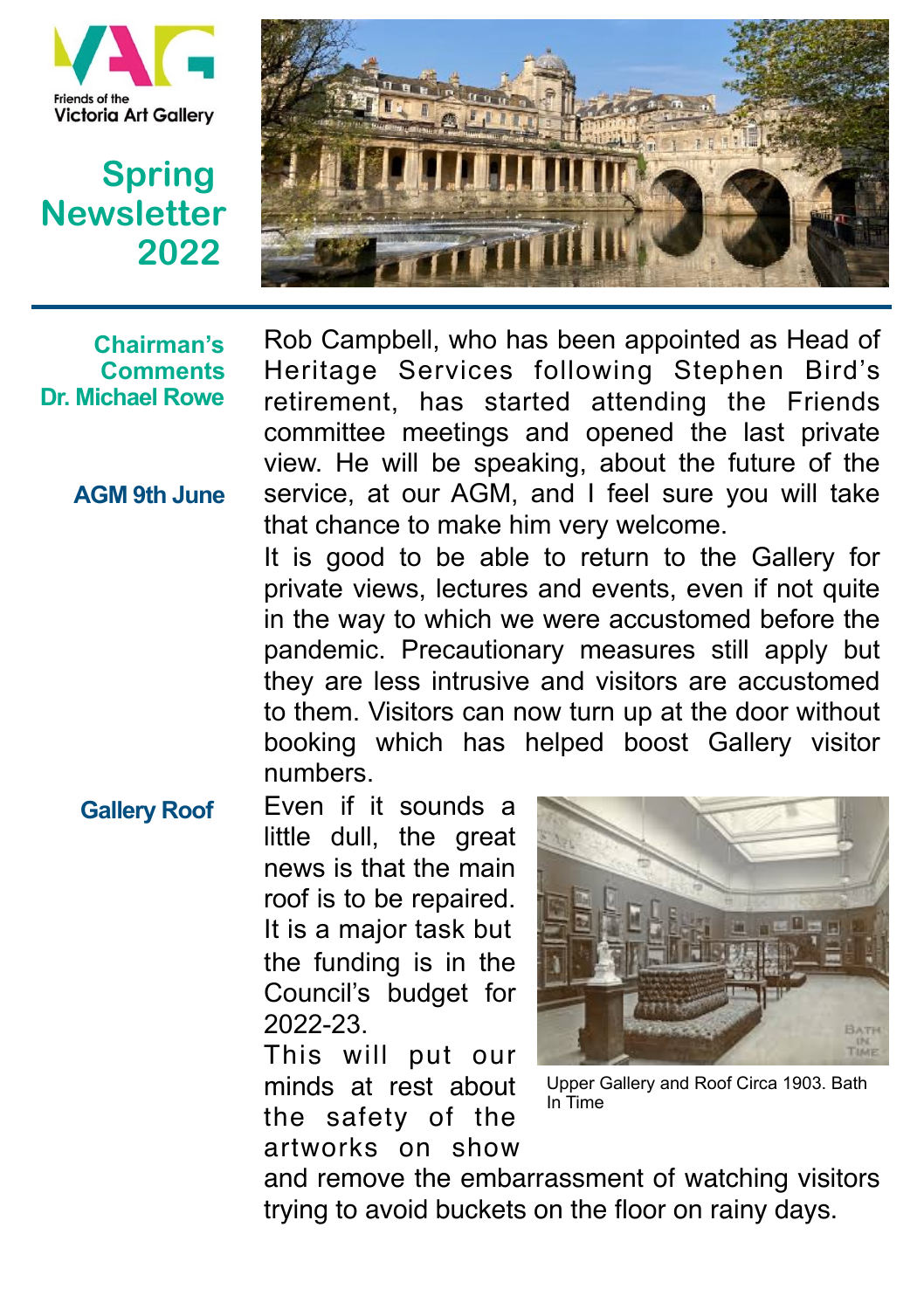The new roof is also to incorporate a photovoltaic function to generate power for the Gallery and so reduce running costs.

 **The Old Modelling Room** 

 **AGM** 

There is also very good progress on the Gallery retrieving the use of the old modelling and teachers' rooms in the Guildhall. These r o o m s a r e adjacent to the end wall of the top gallery.



Existing "Modelling Room " Space

The Friends have been asked for a contribution to the expense of the work and your committee is minded to make a very substantial donation once the final costs are known. The main room will become a lecture and teaching room and will be suitable for wet work when children are enjoying their sessions in the Gallery.

The committee is very proud of the fact that the Friends have been able to fund all the Gallery requests for purchases and conservation during lockdown. This has been possible largely because of your generous support with subscriptions and donations and by purchasing the images booklets. Consequently the Treasurer will have a very healthy balance sheet ready for the AGM on Thursday 9th June at 6.00pm.

As we move forward, we are looking to recruit new Trustees. We are a friendly bunch who work to support the Gallery. If you are interested in a role, perhaps organising exciting new events or using your IT skills to help maximise our public profile, then please do contact Michael Rowe (Chair) at [dr.michael.rowe@btopenworld.com](mailto:dr.michael.rowe@btopenworld.com) **New Trustees - The Friends Need You!**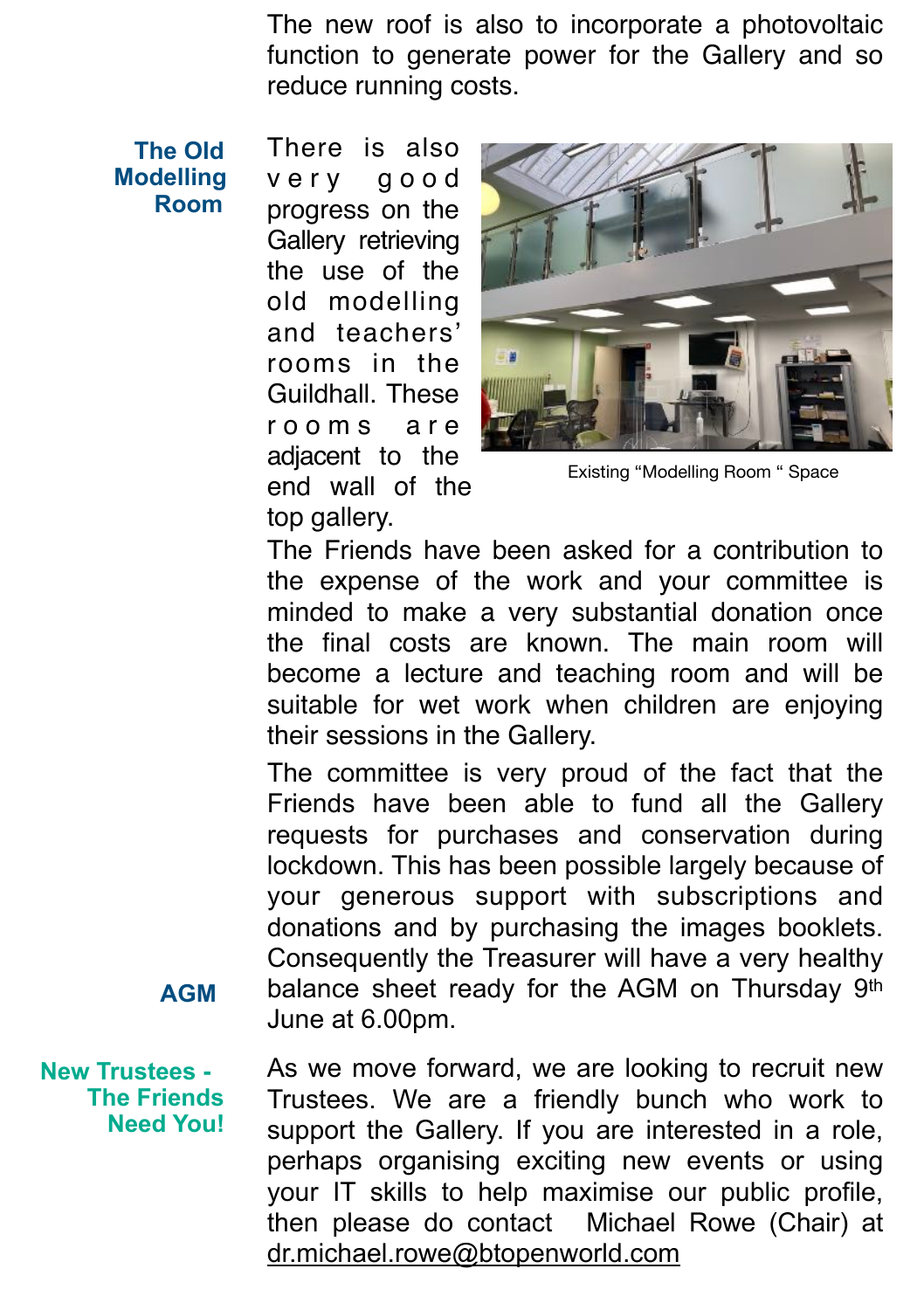**Katharine Wall Collections Manager Victoria Art Gallery** 

 **Posh Art** 

The Norway's National Museum of Art will open in new premises in Oslo next month, in a building designed by German architects Kleihues + Schuwerk. It will be the largest museum in the Nordic region.

The building also includes a spectacular space for temporary exhibitions the Light Hall - situated on the roof, where



*Posh Art* by Grayson Perry. Victoria Art Gallery.

the first solo presentation of Grayson Perry in Norway will open on the 10th Nov 2022 and run until 26th March 2023. The exhibition aims to look at the scope of Grayson's work in various mediums and the artists' preoccupations in terms of themes and subjects from the 1980s through to the present day. We are delighted and honoured to have been asked to lend our work *Posh Art* by Perry to this important and prestigious exhibition. We're always delighted to be able to lend works and share them with a wider audience, and this is a great opportunity for us to raise our profile abroad.

**Bath Society of Artists**



From 14th of May to 2nd of July The Gallery is hosting the 117th Annual Open Exhibition of the Bath Society of Artists.